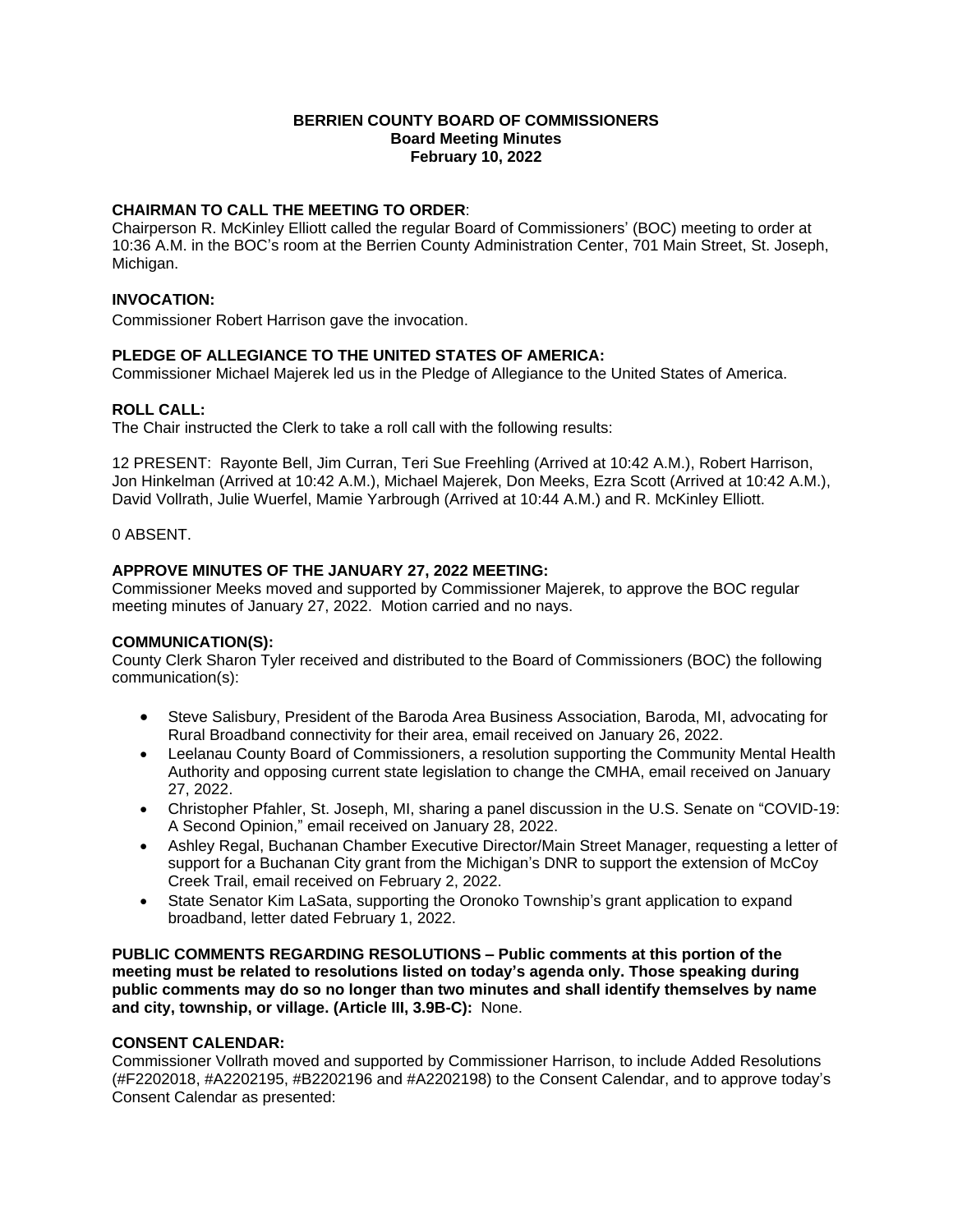| Resolutions # | <b>Description</b>                                      |
|---------------|---------------------------------------------------------|
| F2202017      | <b>Weekly Bills</b>                                     |
| B2202064      | <b>Weekly Requisitions</b>                              |
| F2202111      | Road Payables                                           |
| A2202187      | Approve Act 51 Certification Maps                       |
| A2202180      | Authorize K-9 Retirement and Purchase                   |
| P2202188      | Approve Parks Fee Increase for Disc Golf                |
| P2202189      | Approve Vendor Agreement with Parks                     |
| P2202192      | Approve memo of understanding with Family Empowerment   |
| F2202193      | Authorize sale of vehicle to Village of Galien          |
| B2202194      | Senior Center Terms of Appropriation                    |
| *A2202161     | Approve Wellpath agreement amendment                    |
| P2202383      | Approve agreement with the US Dept. of Veterans Affairs |
| F2202018      | <b>Weekly Bills</b>                                     |
| A2202195      | Approve 800 MHz funds for Fire & EMS                    |
| B2202196      | <b>Honorary Resolution</b>                              |
| A2202198      | <b>Community Corrections Grant Acceptance</b>           |

\*Commissioner Wuerfel abstained on Resolution #A2202161 - Approve Wellpath agreement amendment.

The Chair instructed the Clerk to call the roll with the following results:

8 YEAS: Curran, Harrison, Majerek, Meeks, Vollrath, \*Wuerfel, Bell and Elliott.

Motion carried, no nays.

#### **ADDED RESOLUTION(S):**

The following resolutions were moved to the Consent Calendar:

| Resolutions # | Description                                   |
|---------------|-----------------------------------------------|
| F2202018      | <b>Weekly Bills</b>                           |
| A2202195      | Approve 800 MHz funds for Fire & EMS          |
| B2202196      | <b>Honorary Resolution</b>                    |
| A2202198      | <b>Community Corrections Grant Acceptance</b> |

#### **PRESENTATION(S) - 1). Berrien County Sheriff's Office K-9 Retirement:**

Sheriff Paul Bailey introduced Deputy Jason Haskins and Mika. Deputy Haskins is Mika's handler and new owner. He spoke about Mika's services to the Sheriff's Office.

Sheriff Bailey spoke about Resolution #2202193 – Authorize sale of vehicle to Village of Galien that was adopted. Galien Village is in need of a replacement patrol vehicle that was purchased from the County more than ten years ago. The BOC approved to sell to Galien Village the 2017 Ford Police Utility Vehicle for one dollar (\$1.00). Chairperson Elliott gave one dollar (\$1.00) to the Sheriff to pay for the vehicle.

#### **BOARD APPOINTMENTS – Finance and Personnel & Human Services Committees:** Recommendations by the Finance Committee

Commissioner Yarbrough spoke about the recommendations by the Finance Committee for the appointments to the Planning Commission.

Commissioner Yarbrough moved and seconded by Commissioner Freehling, to approve the following recommendations by the Finance Committee:

Appoint Alex Little, to a three (3) year term on the Planning Commission that expires on 12/31/2024.

Appoint Brian Savage, to fill a term on the Planning Commission that expires on 12/31/2022.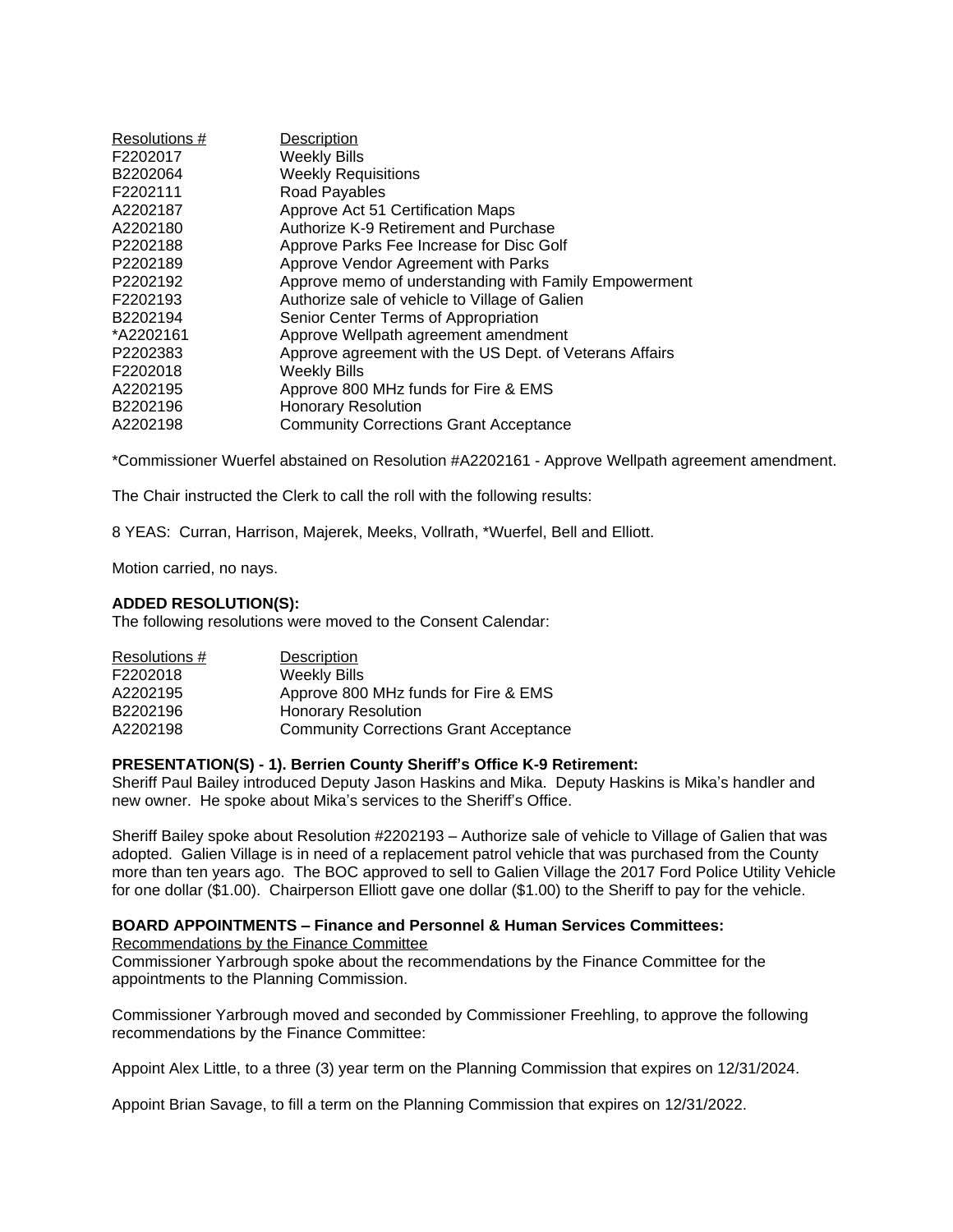Motion carried, no nays.

Recommendations by the Personnel & Human Services Committee Commissioner Harrison spoke about the recommendation by the Personnel & Human Services Committee for the appointment to the Southwest Michigan Planning Commission.

Commissioner Harrison moved and seconded by Commissioner Scott, to approve the following recommendation by the Personnel & Human Services Committee:

Appoint Gary Wood, a member of the Berrien County Planning Commission, to fill that spot designated on the Southwest Michigan Planning Commission that expires on 12/31/2023.

Motion carried, no nays.

#### **REQUISITION REVIEW:**

Executive Administrative Assistant Annette Christie updated the Board on the requisitions. Discussion was held.

**PRESENTATION(S) – 2). Honorary Resolution #B2202196 – Continued:**

Chairperson Elliott read the following Honorary Resolution #B2202196 into record:

*THE HONORABLE BOARD OF COMMISSIONERS OF BERRIEN COUNTY, MICHIGAN respectfully recommends the adoption of the following:*

# *R E S O L U T I O N*

*WHEREAS, Sheila M. Beckmann, a lifelong Michigan resident, graduated from Lake Michigan Catholic High School and attended college at Lake Michigan College; and* 

*WHEREAS, in September of 1975, she was hired as a data entry clerk for the Berrien County Circuit Court File Room; and* 

*WHEREAS, she has maintained her service to the residents of Berrien County since that time, moving up the ranks until becoming the Circuit Court Clerk Manager where she remains today; and* 

*WHEREAS, during her tenure, she has served under five different County Clerks and 35 different Judges; and*

*WHEREAS, Sheila has consistently received excellent and outstanding marks on evaluations and has proven to be a great asset to the County Clerk's Office; and* 

*WHEREAS, Berrien County Clerk Sharon Tyler states that she is a very dedicated employee with an enormous amount of knowledge of the Court system and the County Clerk's Office, all while treating others with kindness and compassion; and* 

*WHEREAS, the actions of Sheila M. Beckmann echo the mission of Berrien County by providing leadership, cooperation with all units of government, sound fiscal management and planning, thereby promoting public safety, health, well-being and prosperity in order to improve the quality of life for present and future generations.* 

*NOW, THEREFORE, BE IT HEREBY RESOLVED that the Berrien County Board of Commissioners formally recognizes Sheila M. Beckmann for her 46 years and 4.5 months of dedicated service to the citizens of Berrien County and wishes her a happy, healthy retirement.*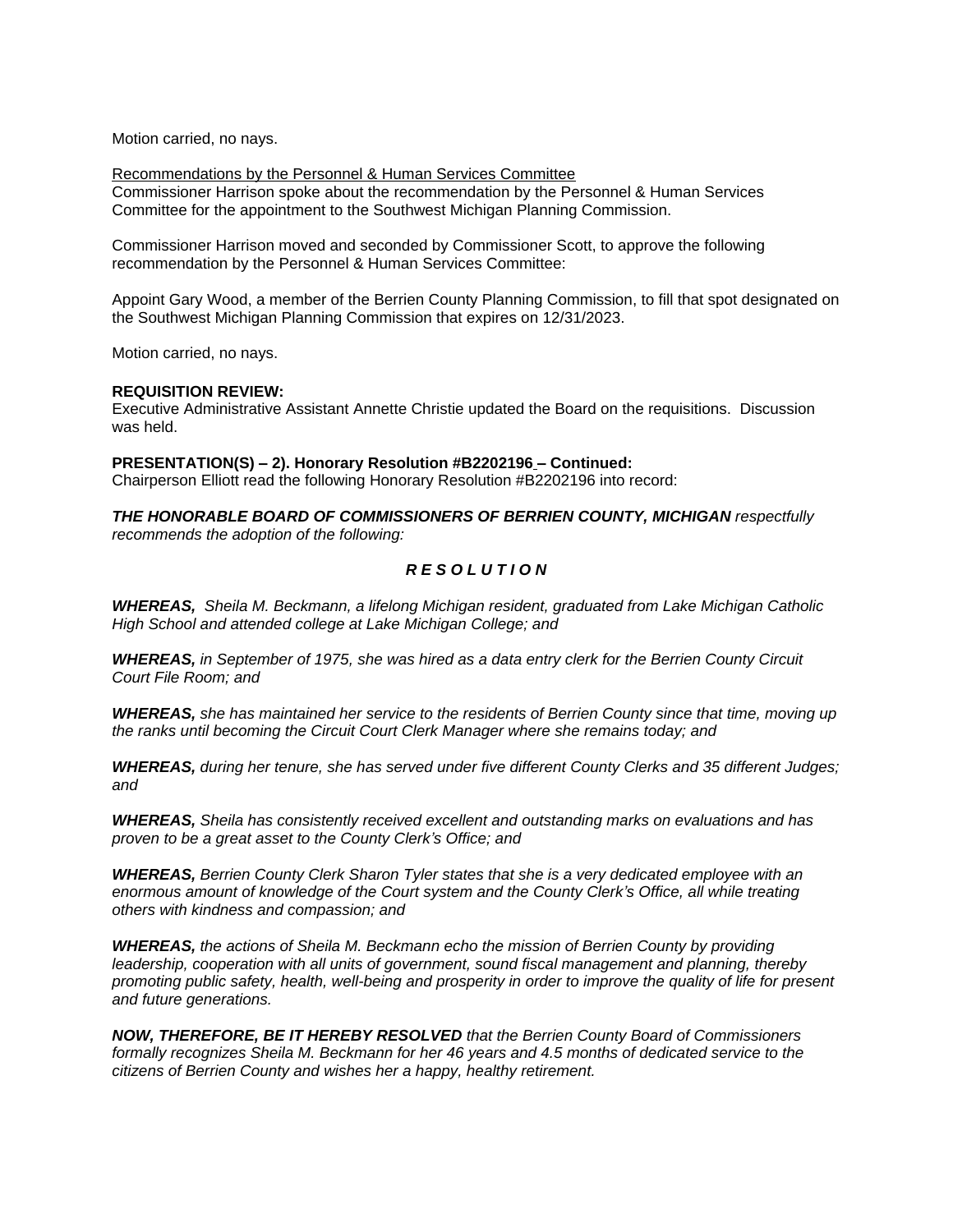*BE IT FURTHER RESOLVED that Ms. Beckmann's life, actions, and contributions reflect most favorably upon herself, her family, the Berrien County Clerk's Office, the County of Berrien, the State of Michigan, and the United States of America.* 

Chairperson Elliott and County Clerk Sharon Tyler thanked Sheila Beckmann for her service in the Clerk's Office. Chairperson Elliott presented her with a signed resolution. Sheila Beckmann thanked the BOC.

# **COMMITTEE REPORT(S) – Administration, Personnel & Human Services and Finance Committees:**

The Administration, Personnel & Human Services and Finance Committees presented their Committee Reports. Discussion was held. Parent Committee minutes are available at www.berriencounty.org.

# **COMMISSIONER REPORT(S):**

The Commissioners presented their outside Commissioners' Reports.

# **ADMINISTRATOR REPORT:**

Administrator Brian Dissette gave his Administrator's Report. Administrator Dissette spoke about the following Committee of Whole meetings:

- February 17, 2022 Abonmarche will have a lengthy presentation on our building assessments.
- February 24, 2022 COW meeting will be cancelled.
- March 3, 2022 The building assessment presentation will continue.

Commissioners Wuerfel, Harrison and Yarbrough will be attending a Parks meeting on February 15, 2022 at 3:30 P.M. to discuss the Silver Beach Improvement Plan.

Commissioner Freehling gave an update on the broadband.

#### **GENERAL PUBLIC COMMENTS - Those speaking during public comments may do so no longer than two minutes and shall identify themselves by name and city, township, or village. (Article III, 3.9B-C):**

Peter Colovos, Hagar Township Trustee, spoke about broadband and discussed having a plan on how to allocate the ARPA monies.

Annie Brown, South Haven, introduced herself as a candidate for State Representative, District 38.

Shawn Hill, St. Joseph City, complemented the Berrien Springs Public Schools for removing the quarantine mandate and face mask option. He discussed the Health Department.

Matt Kirkus, New Buffalo, spoke about protecting human rights.

Adolf Peltzer, Hagar Township, spoke about the County's restrooms at the Administration Center. He spoke about face masks and individuals' rights.

Melissa Clapper, St. Joseph Charter Township, spoke about the Berrien Springs Public Schools and about face masks.

# **OTHER BUSINESS:**

Commissioner Wuerfel spoke about the Health Department and asked about Berrien County's mask mandates.

Commissioner Scott stated he attended the Sewer and Septic Appeals Board with our Corporate Counsel.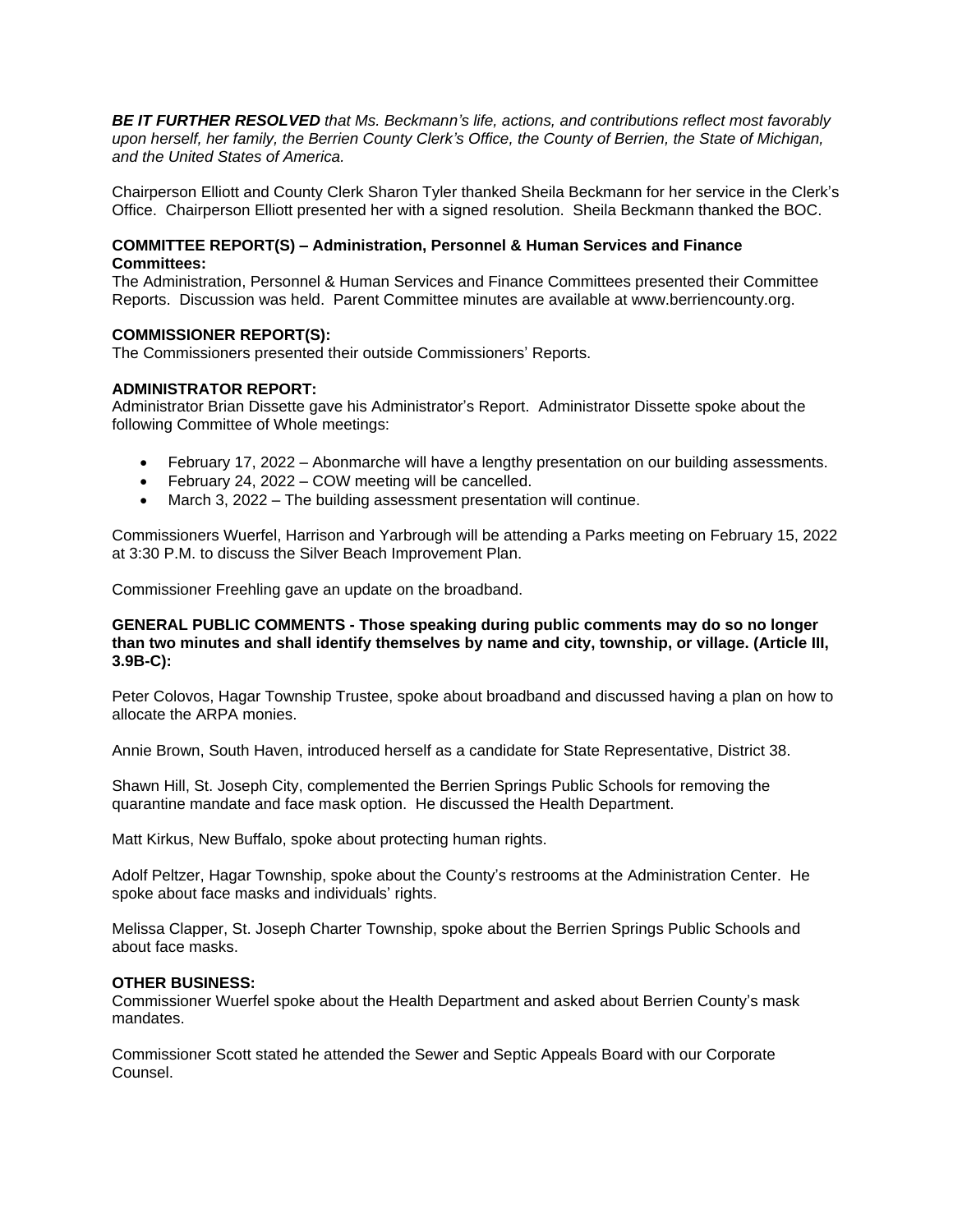Chairperson Elliott stated the BOC will be going into Closed Session after the announcements. The BOC will then reconvene to Open Session and approve the Closed Session minutes of December 9, 2021 and may approve a resolution.

# **ANNOUNCEMENTS/REMINDERS:**

Chairperson Elliott announced the following:

County facilities will be closed on Monday, February 21, 2022 in observance of Presidents' Day.

# **CLOSED SESSION Per MCL 15.268 (c) – "For strategy and negotiations connected with a collective bargaining unit if either negotiating party requests a closed hearing" – Human Resources Director Shelley Jasper:**

Commissioner Scott moved and supported by Commissioner Bell, to recess the public meeting and go into Closed Session at 11:49 A.M., for strategy and negotiations connected with a collective bargaining unit if either negotiating party requests a closed hearing. The Chair instructed the Clerk to call the roll with the following results:

12 YEAS: Freehling, Harrison, Hinkelman, Majerek, Meeks, Scott, Vollrath, Wuerfel, Yarbrough, Bell, Curran and Elliott.

Motion carried, no nays.

The Board recessed at 11:53 A.M. to go into Closed Session.

The Board reconvened to Open Session at 12:12 P.M.

Commissioner Scott moved and seconded by Commissioner Bell, to approve the Closed Session minutes of December 9, 2021. Motion carried, no nays.

# **BOARD ACTION - Resolution Approval:**

Commissioner Hinkelman read the following Resolution #P2202388 into record:

*TO THE HONORABLE BOARD OF COMMISSIONERS OF BERRIEN COUNTY, Your County Personnel and Human Services Committee respectfully recommends the adoption of the following:*

# *R E S O L U T I O N*

*WHEREAS, the Fraternal Order of Police Labor Council (FOPLC), Civilian Unit, represents general County employees for the purposes of collective bargaining; and*

*WHEREAS, the collective bargaining agreement between the County and the FOPLC expired on 12/31/2021; and*

*WHEREAS, the parties reached a tentative agreement containing the terms and conditions of employment for the successor agreement on January 14, 2022, which was recently ratified by the bargaining unit membership.*

*NOW, THEREFORE, BE IT HEREBY RESOLVED that the Berrien County Board of Commissioners ratifies the settlement culminating in the agreement covering the terms and conditions of employment for the period January 1, 2022 – December 31, 2024.*

# **Motion:**

Commissioner Harrison moved and supported by Commissioner Bell, to approve Resolution #P2202388 as presented.